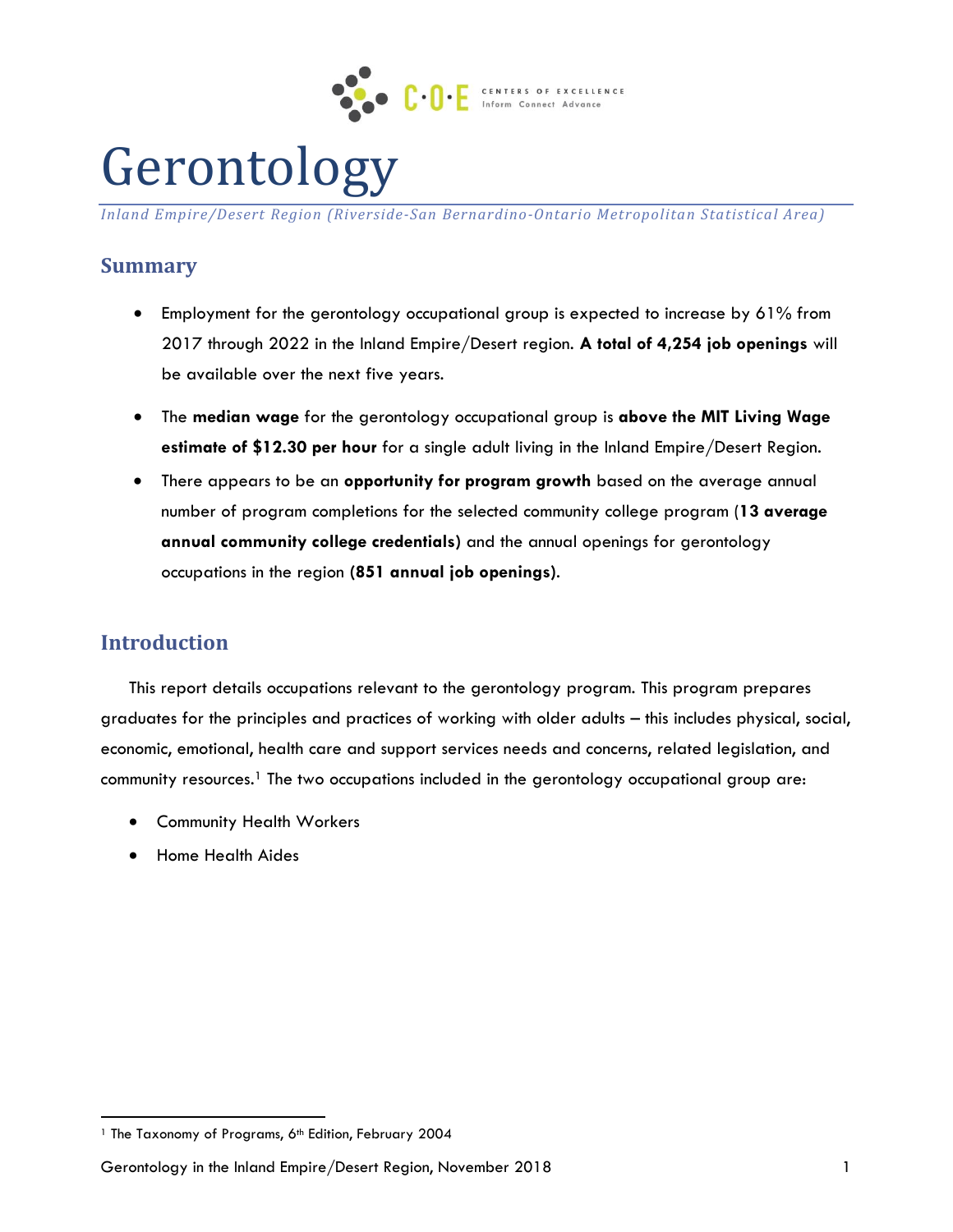

# **Job Opportunities**

In 2017, there were 3,196 gerontology jobs in the Inland Empire/Desert Region. Across the region, employment related to this occupational group is expected to increase by 61% through 2022. Employers will need to hire 4,254 workers over the next five years to fill new jobs and to backfill jobs that workers are leaving – including retirements. Exhibit 1 displays the projected growth for gerontology occupations in the region. Appendix A, Table 1 shows the projected job growth for each of the occupations in this group.

*Exhibit 1: Five-year projections for the gerontology occupational group in the Inland Empire/Desert Region*

| Region               | 2017 Jobs | $5-Yr$ %<br>Change<br>(New Jobs) | $5-Yr$<br><b>Openings</b><br>$(New +$<br>Replacement<br>Jobs) | Annual<br><b>Openings</b><br>$(New +$<br>Replacement<br>Jobs) | $%$ of<br>workers age<br>$55+$ |
|----------------------|-----------|----------------------------------|---------------------------------------------------------------|---------------------------------------------------------------|--------------------------------|
| Inland Empire/Desert | 3,196     | 61%                              | 4,254                                                         | 851                                                           | 26%                            |
| Source: FMSL 2018.3  |           |                                  |                                                               |                                                               |                                |

Source: EMSI 2018.3

# **Earnings**

The median wage for the gerontology occupational group is above the MIT Living Wage estimate for a single adult living in the Inland Empire/Desert Region (\$12.30 per hour or \$25,584 annually). The experienced-level, 75<sup>th</sup> percentile wage category for community health workers is sufficient for one adult and one child (\$26.96 per hour or \$56,072 annually). Please visit the MIT Living Wage website for more details on the living wage calculation and methodology. http://livingwage.mit.edu/metros/40140

| ັ<br><b>Occupation</b>          | <b>Entry to Experienced</b><br><b>Hourly Earnings</b><br>Range* | Median Wage* | Avg. Annual<br><b>Earnings</b> |
|---------------------------------|-----------------------------------------------------------------|--------------|--------------------------------|
| <b>Community Health Workers</b> | $$16.52$ to $$30.45$                                            | \$22.88      | \$49,700                       |
| <b>Home Health Aides</b>        | \$11.71 to \$17.37                                              | \$14.15      | \$31,600                       |

*Exhibit 2: Earnings for the gerontology occupational group in the Inland Empire/Desert Region*

Source: EMSI 2018.3

 $*$ Entry Hourly is 25th percentile wage, the median is 50<sup>th</sup> percentile wage, experienced is 75th percentile wage.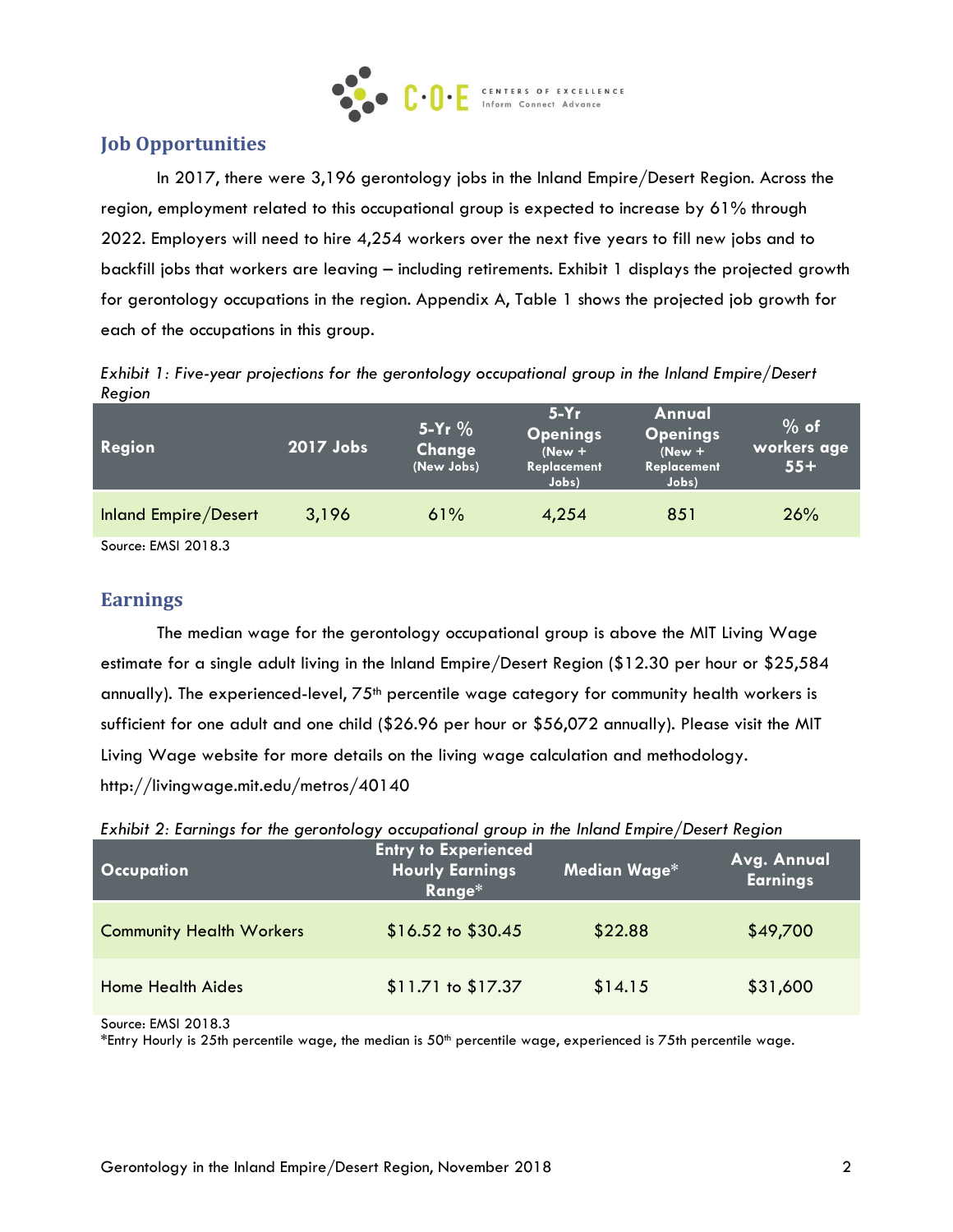

# **Job Postings, Top Employers, Skills, Education, and Certifications**

On average, local employers fill online job posting for gerontology within 45 days. When compared to the national average, it takes four days longer for local employers to find qualified candidates to fill open positions in the Inland Empire/Desert Region. Exhibit 3 shows the number of job ads posted during the last 12 months for gerontology occupations along with the regional and national average time to fill.

*Exhibit 3: Employer job ads and time to fill for gerontology in the Inland Empire/Desert Region during the last 12 months, November 2017 – October 2018*

| <b>Occupation</b>                  | <b>Job Ads</b> | <b>Regional Average Time</b><br>to Fill (Days) | <b>National Average Time</b><br>to Fill (Days) |
|------------------------------------|----------------|------------------------------------------------|------------------------------------------------|
| <b>Home Health Aides</b>           | 465            | 46                                             | 42                                             |
| <b>Community Health</b><br>Workers | 13             | 44                                             | 40                                             |
| <b>Total</b>                       | 478            | $\equiv$                                       | $\blacksquare$                                 |

Source: Burning Glass – Labor Insights

Exhibit 4 displays the top employers posting job ads over the last 12 months.

*Exhibit 4: Top employers for the gerontology occupational group in the Inland Empire/Desert Region, November 2017 – October 2018*

| <b>Occupation</b>                           | <b>Top Employers</b>                                                                           |
|---------------------------------------------|------------------------------------------------------------------------------------------------|
| <b>Home Health Aides</b><br>$(n=391)$       | <b>Kindly Care</b><br>$\bullet$<br><b>Brookdale Senior Living</b><br>$\bullet$                 |
| <b>Community Health</b><br>Workers $(n=13)$ | <b>Companion Management Group</b><br>$\bullet$<br>Universal Health Services, Inc.<br>$\bullet$ |

Source: Burning Glass – Labor Insights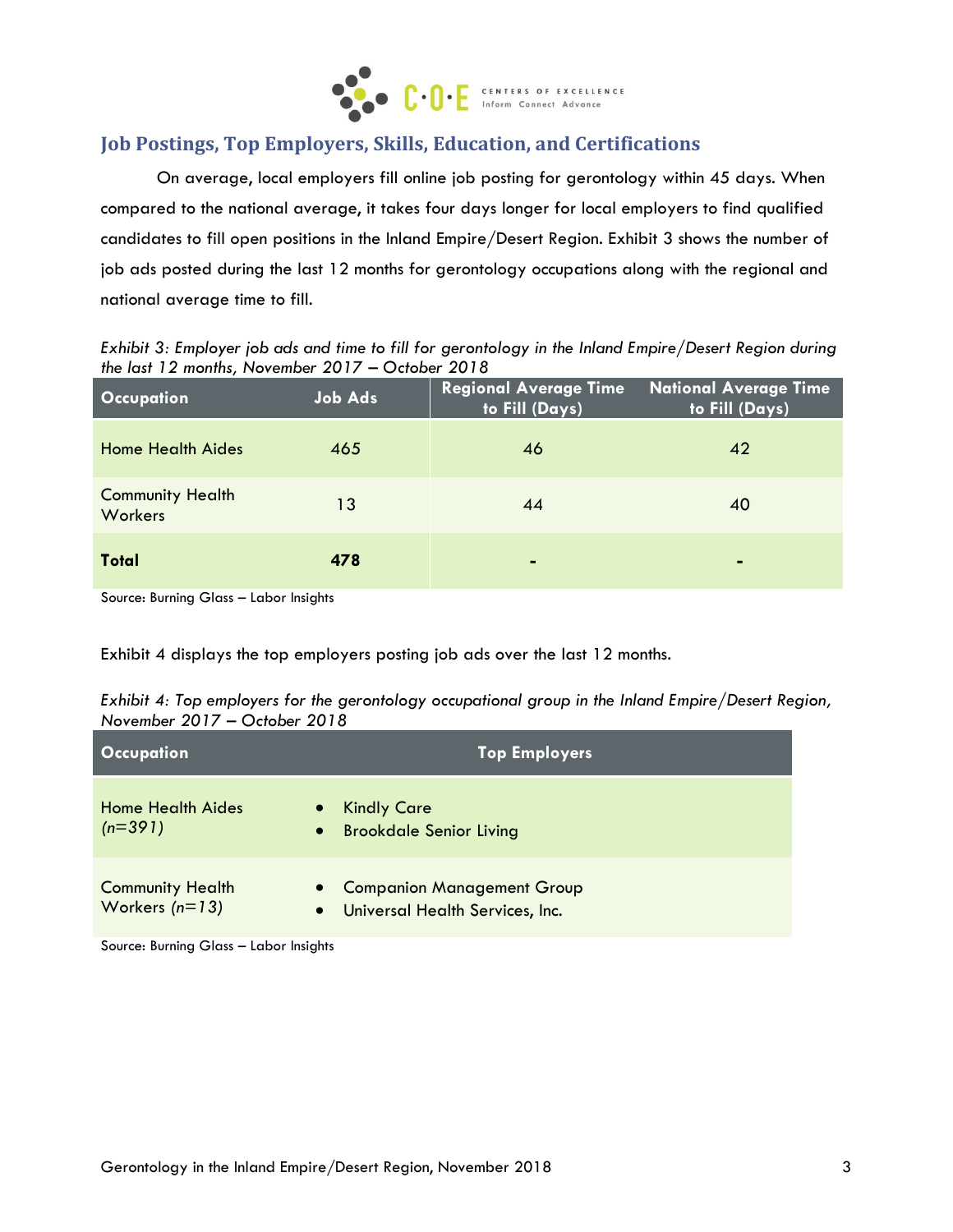

Exhibit 5 lists the in-demand skills that employers are seeking when looking for workers to fill gerontology positions. The skills reported in job postings may be utilized as a helpful guide for curriculum development. Specialized skills are occupation-specific skills that employers are requesting for industry or job competency. Employability skills are foundational skills that transcend industries and occupations; this category is commonly referred to as "soft skills."

| Exhibit 5: Top skills for the gerontology occupational group in the Inland Empire/Desert Region, |  |  |
|--------------------------------------------------------------------------------------------------|--|--|
| November $2017 -$ October 2018                                                                   |  |  |

| <b>Occupations</b>                                       | <b>Specialized skills</b>                                                                                                           | <b>Employability skills</b>                                                     |
|----------------------------------------------------------|-------------------------------------------------------------------------------------------------------------------------------------|---------------------------------------------------------------------------------|
| Home Health Aides<br>$(n=394)$<br>$\bullet$<br>$\bullet$ | • Cardiopulmonary<br>$\bullet$<br><b>Resuscitation (CPR)</b><br>$\bullet$<br><b>Bathing</b><br>$\bullet$<br><b>Meal Preparation</b> | <b>Communication Skills</b><br>Companionship<br><b>Positive Disposition</b>     |
| $\bullet$<br><b>Community Health</b><br>Workers $(n=13)$ | Medicare/Medicaid<br>Knowledge<br>$\bullet$<br>Hospice<br>$\bullet$<br><b>Home Health</b>                                           | <b>Communication Skills</b><br><b>Organizational Skills</b><br><b>Bilingual</b> |

Source: Burning Glass – Labor Insights

Exhibit 6 displays the entry-level education level education typically required to enter these occupations according to the Bureau of Labor Statistics, educational attainment for incumbent workers with "some college, no degree" and an "associate degree" according to the U.S. Census, and the minimum advertised education requirement requested by employers in online job ads.

| Exhibit 6: Educational attainment and online job ads with minimum advertised education requirements for |
|---------------------------------------------------------------------------------------------------------|
| the gerontology occupational group in the Inland Empire/Desert Region                                   |

|                                       | <b>Typical</b>                                                                           | Two-Year<br>Postsecondary | Minimum Advertised Education Requirement<br>from Job Ads |                                                     |                     |                                          |  |
|---------------------------------------|------------------------------------------------------------------------------------------|---------------------------|----------------------------------------------------------|-----------------------------------------------------|---------------------|------------------------------------------|--|
| Occupation                            | Entry-Level<br>Level of<br><b>Education</b><br>Educational<br>Requirement<br>Attainment* |                           | <b>Number</b><br>of Job<br>Postings<br>$(n=)$            | High school<br>diploma or<br>vocational<br>training | Associate<br>degree | <b>Bachelor's</b><br>degree or<br>higher |  |
| <b>Home Health</b><br>Aides           | High school<br>diploma or<br>equivalent                                                  | 42%                       | 189                                                      | 100%                                                |                     |                                          |  |
| Community<br><b>Health</b><br>Workers | High school<br>diploma or<br>equivalent                                                  | 29%                       | 6                                                        | 50%                                                 | 17%                 | 33%                                      |  |

Source: EMSI 2018.3, Burning Glass – Labor Insights

\*Percentage of incumbent workers with a Community College Credential or Some Postsecondary Coursework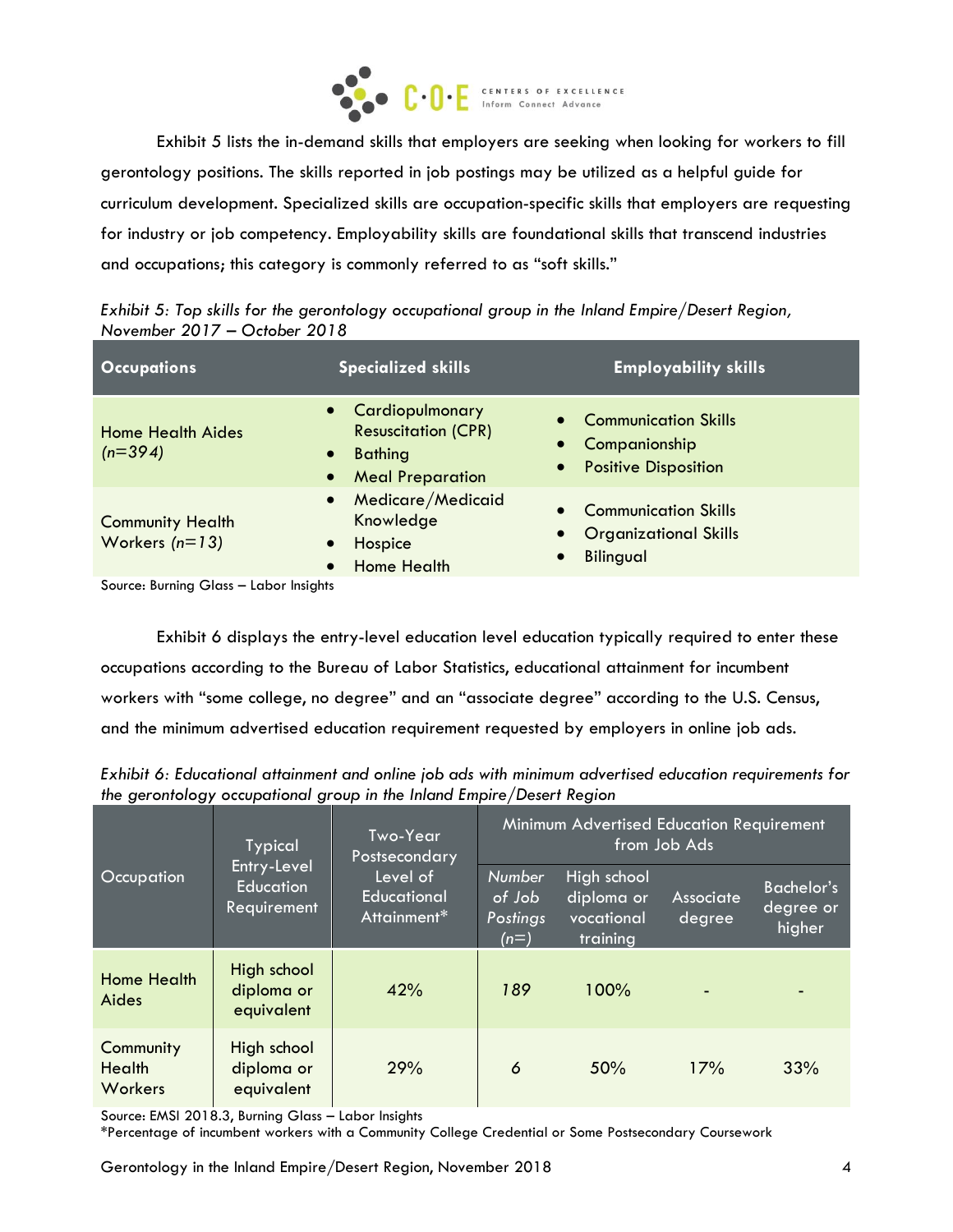

Exhibit 7 displays the top certifications required by employers posting job ads for the gerontology occupational group in the Inland Empire/Desert Region. The top certification for both occupations that employers are looking for is first aid and CPR/AED.

*Exhibit 7: Top certifications required by employers for the gerontology occupational group in the Inland Empire/Desert Region, November 2017 – October 2018*

| <b>Occupation</b>              | <b>Certifications</b>                                      |
|--------------------------------|------------------------------------------------------------|
| Home Health Aides $(n=300)$    | • Certified Home Health Aide (CHHA)<br>• First Aid CRP/AED |
| Community Health Workers (n=7) | • First Aid/ CRP/AED                                       |

Source: Burning Glass – Labor Insights

For more information regarding the importance of certifications for these occupations, as well as how to obtain them, please see the following resources:

• Home Health Aides: <https://www.cdph.ca.gov/Programs/CHCQ/LCP/Pages/HHA.aspx>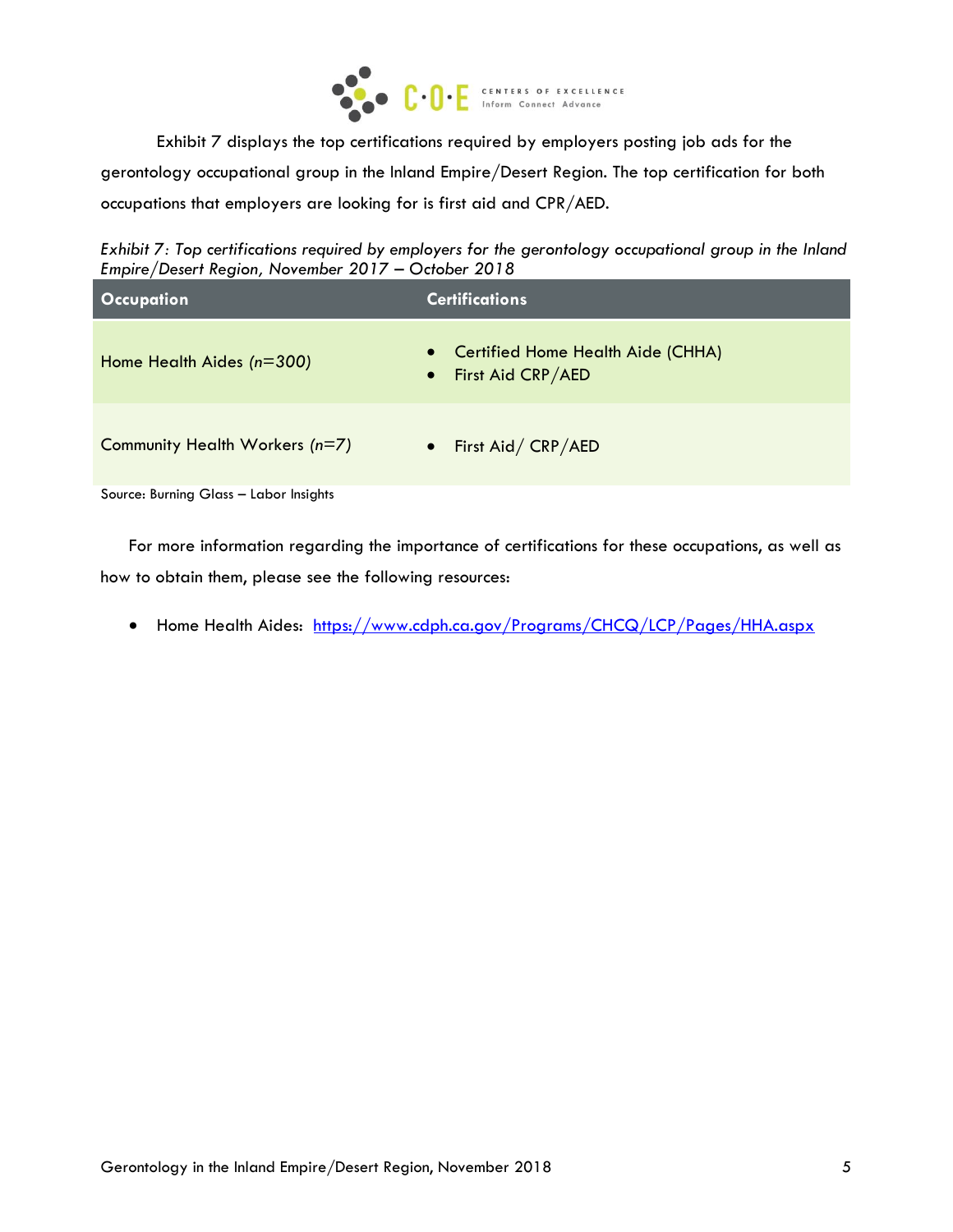

# **Student Completions**

Exhibit 8 shows the annual average regional community college credentials (associate degrees and certificates) conferred during the three academic years between 2014 and 2017, with the relevant TOP code as well as the program title used at each college, sourced from the Chancellor's Office Curriculum Inventory (COCI). Please note, a credential is not equivalent to a single person in search of a job opening since a student may earn more than one credential, such as an associate degree in addition to a certificate. Community College student outcome information is from the CTE LaunchBoard based on the selected TOP code and region.

*Exhibit 8: Annual average community college student completions for gerontology programs in the Inland Empire/Desert Region*

| 1309.00 - Gerontology                                             | Annual<br><b>Community</b><br><b>College</b><br><b>Headcount</b><br>$(2016-17)$ | <b>Community</b><br><b>College</b><br>Annual<br><b>Average</b><br><b>Credentials</b><br>$(2014-17)$ |
|-------------------------------------------------------------------|---------------------------------------------------------------------------------|-----------------------------------------------------------------------------------------------------|
| <b>Chaffey - Gerontology</b>                                      | 590                                                                             |                                                                                                     |
| <b>Associate Degree</b>                                           |                                                                                 | 6                                                                                                   |
| Certificate $18$ to $\leq 30$ semester units                      |                                                                                 |                                                                                                     |
| Total community college headcount (2016-17)                       | 590                                                                             |                                                                                                     |
| Total annual average community college credentials<br>$(2014-17)$ |                                                                                 | 13                                                                                                  |

Source: LaunchBoard, IPEDS

#### **1309.00 Gerontology program Strong Workforce outcomes in the Inland Empire/Desert Region in the academic year 2015-16 [unless noted otherwise]:**

- Number of course enrollments: 825 (California median: 107) [2016-17]
- Number of students who transferred: 29 (CA: 0)
- Employed in the second fiscal quarter after exit: 80% (CA: 71%)
- Median earnings in the second fiscal quarter after exit: \$6,276 (CA: \$7,623)
- Employed in the fourth fiscal quarter after exit: 80% (CA: 70%)
- Median annual earnings: \$24,282 (CA: \$29,143)
- The percentage in a job closely related to the field of study:  $50\%$  (CA:  $58\%$ ) [2014-15]
- Median change in earnings: 40% (CA: 52%)
- The proportion of students who attained a living wage: 43% (CA: 54%)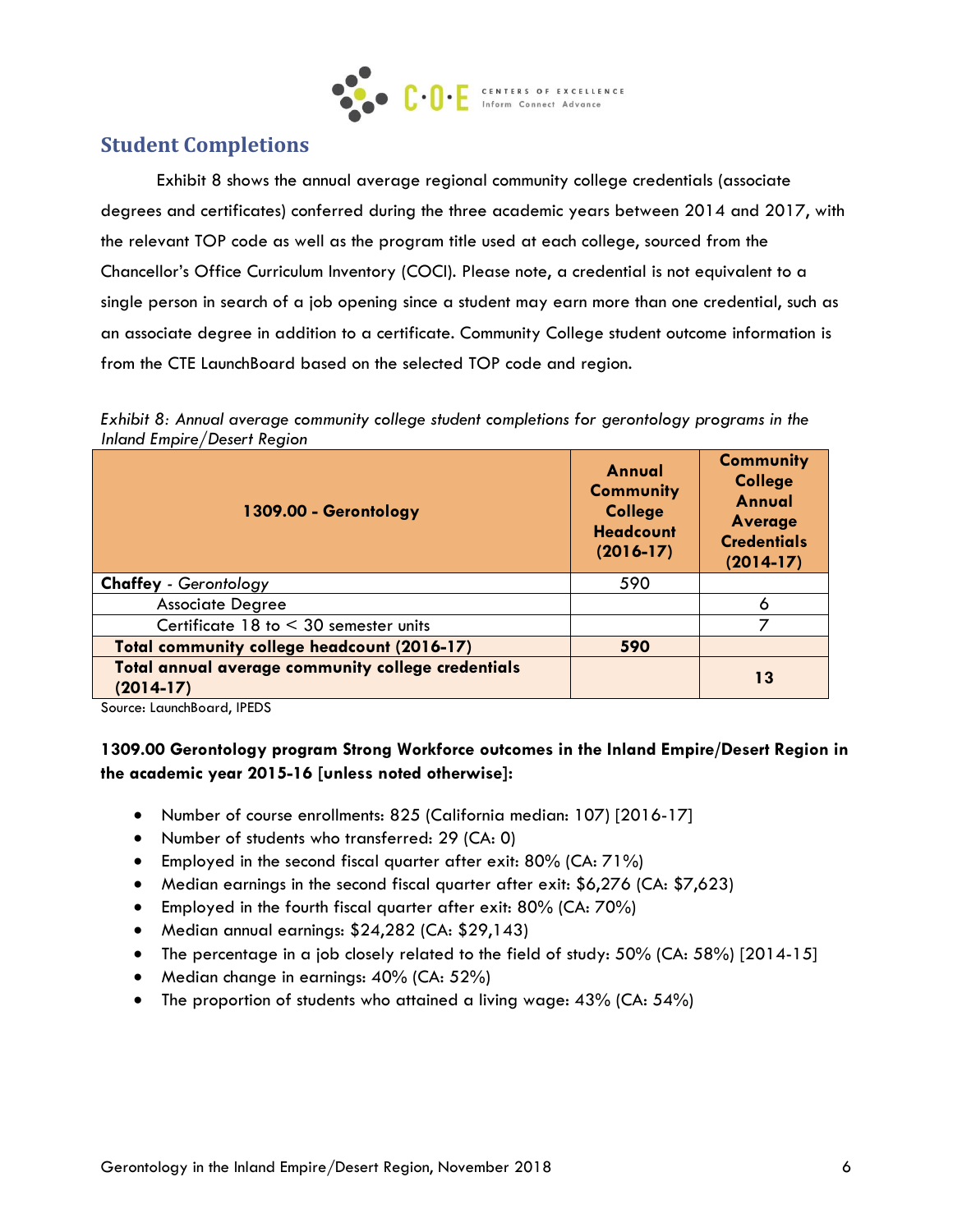

# **Sources**

O\*Net Online Labor Insight/Jobs (Burning Glass) Economic Modeling Specialists International (EMSI) CTE LaunchBoard Statewide CTE Outcomes Survey Employment Development Department Unemployment Insurance Dataset Living Insight Center for Community Economic Development The Taxonomy of Programs, 6<sup>th</sup> Edition California Community Colleges Chancellor's Office Management Information Systems (MIS)

Michael Goss, Director Center of Excellence, Inland Empire/Desert Region [michael.goss@chaffey.edu](mailto:michael.goss@chaffey.edu) November 2018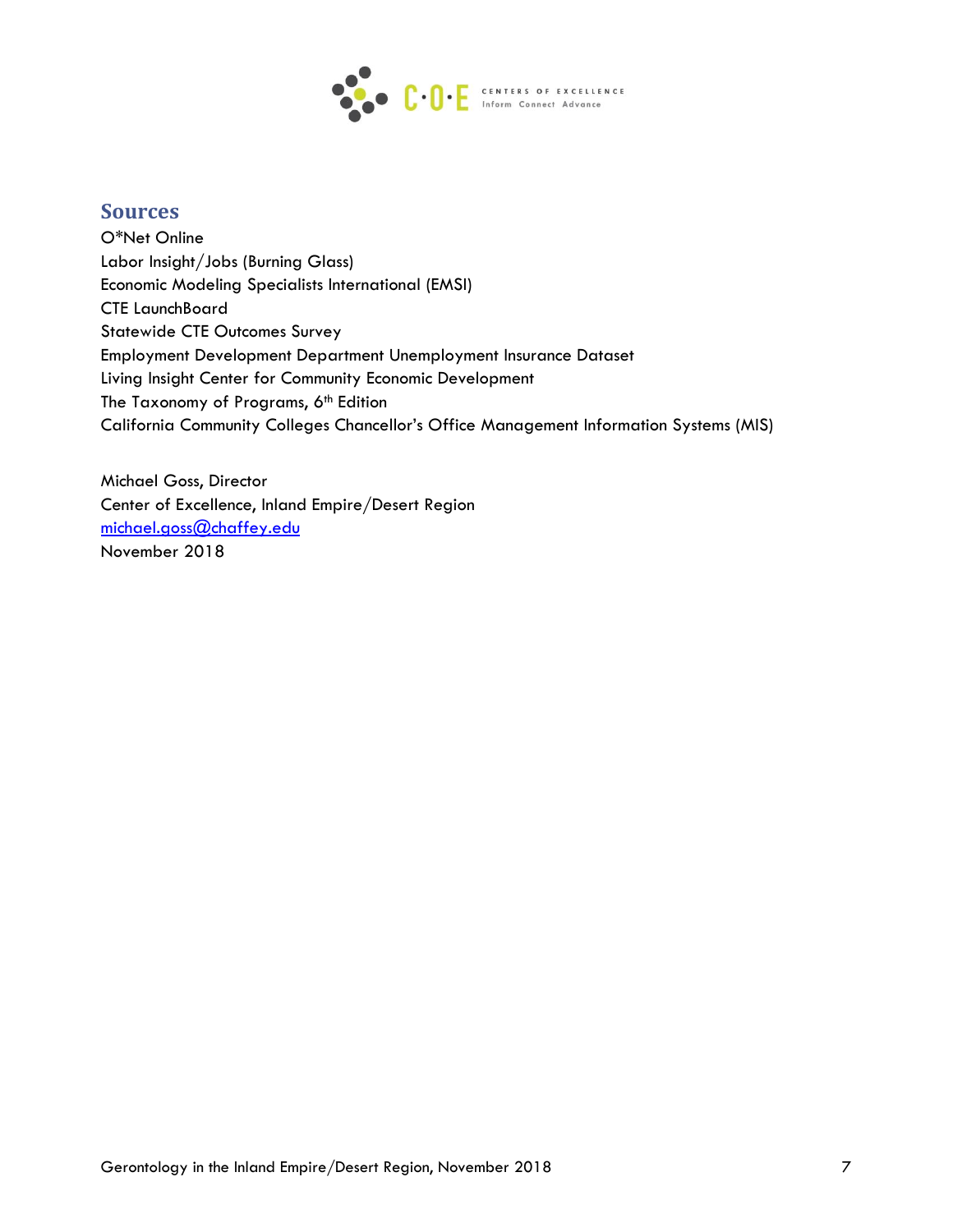

# **Appendix A: Occupation definitions, sample job titles, five-year projections, and earnings for gerontology occupations**

### *Occupation Definitions (***SOC code),** *Education and Training Requirement, Community College Education Attainment*

#### **Community Health Workers (SOC: 21-1094)**

Assist individuals and communities to adopt healthy behaviors. Conduct outreach for medical personnel or health organizations to implement programs in the community that promote, maintain, and improve individual and community health. May provide information on available resources, provide social support and informal counseling, advocate for individuals and community health needs, and provide services such as first aid and blood pressure screening. May collect data to help identify community health needs.

*Sample of reported job titles: Apprise Counselor, Assistant Director of Nutrition and Wellness Programs, Chief Program Officer, Community Health Outreach Worker, Community Health Program Coordinator, Community Health Program Representative (Community Health Program Rep), Community Health Promoter, Community Health Worker (CHW), Community Nutrition Educator, HIV CTS Specialist* 

*Entry-Level Educational Requirement: High school diploma or equivalent Training Requirement: Less than one-month on-the-job training Percentage of incumbent workers with a Community College Award or Some Postsecondary Coursework: 29%*

#### **Home Health Aides (SOC: 31-1011)**

Provide routine individualized healthcare such as changing bandages and dressing wounds, and applying topical medications to the elderly, convalescents, or persons with disabilities at the patient's home or in a care facility. Monitor or report changes in health status. May also provide personal care such as bathing, dressing, and grooming of patient.

*Sample of reported job titles: Caregiver, Certified Home Health Aide (CHHA), Certified Medical Aide (CMA), Certified Nurses Aide (CNA), Home Attendant, Home Care Aide, Home Health Aide (HHA), Home Health Provider, Hospice/Home Health Aide, In-Home Caregiver*

*Entry-Level Educational Requirement: High school diploma or equivalent Training Requirement: Less than one-month on-the-job training Percentage of incumbent workers with a Community College Award or Some Postsecondary Coursework: 42%*